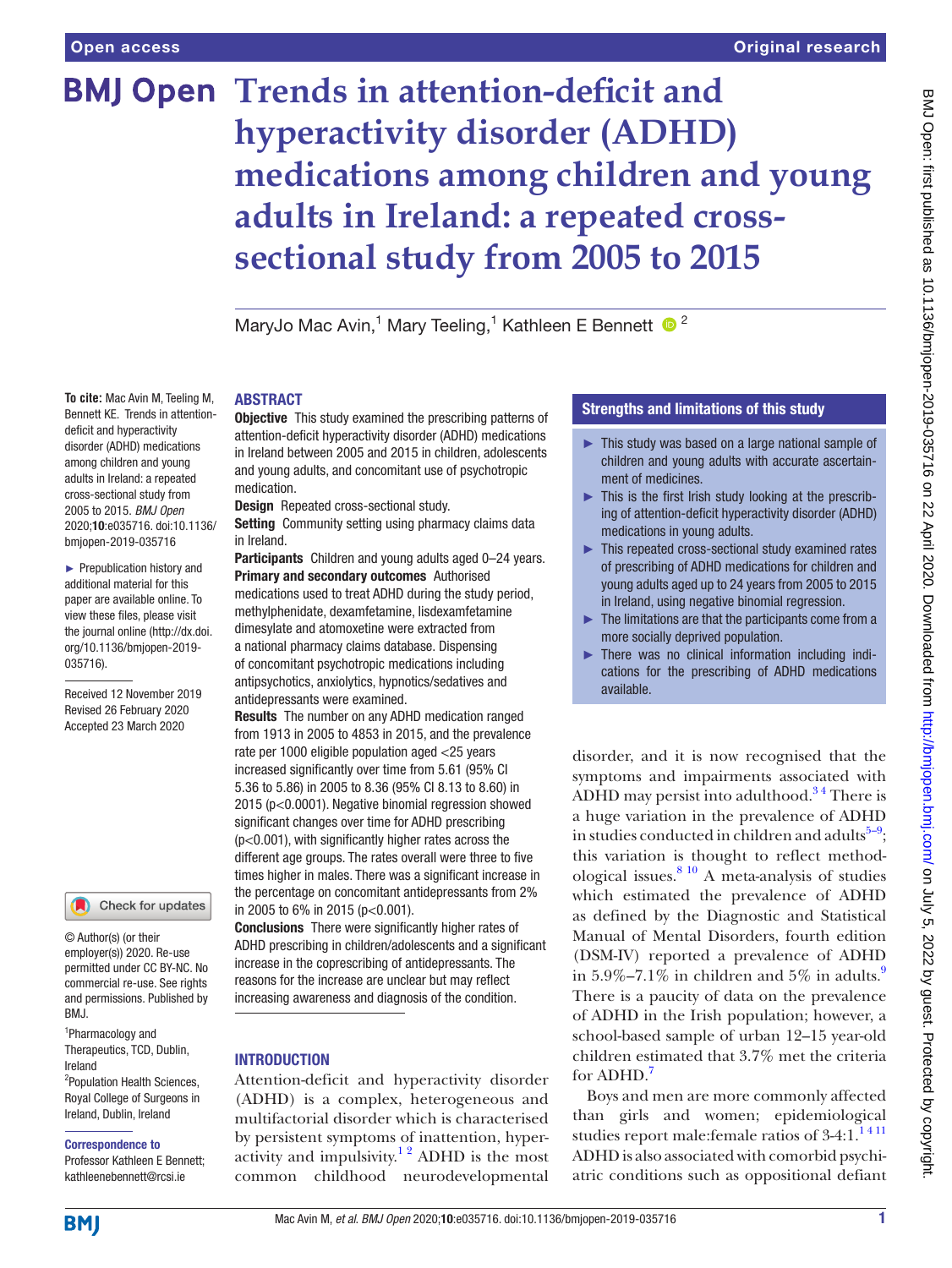disorder (ODD) or conduct disorders (CD), anxiety disorders and mood disorders.<sup>1 12-14</sup>

Guidelines from the UK state that ADHD management requires multidisciplinary involvement that includes psychological, behavioural and educational interventions as well as pharmacological treatment.<sup>13 15</sup> Pharmacotherapy should only be initiated by an appropriately qualified physician with expertise in ADHD.<sup>15 16</sup> Pharmacological management of ADHD is indicated as a first-line treatment option for children (6+ years) and adolescents with severe ADHD, and for children (6+ years) and adolescents with moderate ADHD who have refused non-drug interventions or whose symptoms have not responded sufficiently to non-pharmacological intervention.[15](#page-5-7) Medications authorised for ADHD in Ireland include stimulants methylphenidate, dexamfetamine and lisdexamfetamine and non-stimulants atomoxetine and guanfacine[.13 15](#page-5-6) Adverse effects associated with the use of medication for ADHD include growth retardation and psychiatric disorders with use of methylphenidate and hepatic abnormalities and psychiatric disorders with use of atomoxetine. $17-19$  Other psychotropic medication, including antipsychotics and antidepressants, may also be used in patients with ADHD to treat associated comorbid-ities.<sup>[14](#page-5-9)</sup> In addition, studies have reported off-label use of psychotropics to treat ADHD.<sup>[20](#page-5-10)</sup>

The pharmacological management of ADHD has increased over the recent years in many countries. $21-26$ A recent study from the UK found that the use of medication for treating ADHD increased eightfold from 1995 to  $2015.^{26}$  The rise was most pronounced in younger males; however, there was an increase in every age group including adults; this was thought to be due to both an increase in the number of patients diagnosed with ADHD and a higher percentage of patients with ADHD receiving pharmacological treatment.[26](#page-6-0) An Irish study found that the prescribing of ADHD medication increased in the paediatric population  $(0-15 \text{ years})$  from 2002 to 2011.<sup>21</sup> However, there are no published data on the prescribing patterns of medications used for ADHD in young adults (16–24 years) in Ireland.

Since ADHD also affects adults it would be useful to assess the prescribing of ADHD medication used in young adults in Ireland and to update the previous study.

This study aimed to: (1) evaluate the prescribing patterns of medications authorised for ADHD in Ireland from 2005 to 2015 in children (0–11 years), adolescents (12–15 years) and young adults (16–24 years) according to gender and (2) to examine the concomitant use of psychotropic medication in these groups.

# **METHODOLOGY**

#### Patient and public involvement

Patients or the public were not involved in the design of the study.

# Study design and setting

This was a repeated cross-sectional study based on pharmacy claims data in the community setting in Ireland. Data were obtained from the Irish General Medical Services (GMS) scheme pharmacy claims database from the Health Service Executive Primary Care Reimbursement Services (HSE-PCRS). The GMS database contains basic demographic information (age and sex) and details on monthly dispensed medications coded using the WHO's Anatomical Therapeutic Chemical classification system for each individual within the scheme. $27$ 

# **Participants**

Children and young adults aged 0–24 years. The GMS scheme is means tested and provides free health services to those who are unable to afford them. Due to eligibility criteria being based on level of income, the population covered by the GMS scheme tends to represent those from more socially deprived background. However, there is a larger proportion of the younger and older aged population covered by the scheme. It represented 35.4% those aged ≤24 years old in 2015. No information on diagnosis or disease condition or outcomes of medications is available. Children and young adults (≤24 years) on the GMS pharmacy claims database between January 2005 and December 2015 were included in the study. The maximum length of any prescription is for 1 month, although shorter durations are possible, and repeat prescriptions can be dispensed for up to 3 months before a review with the primary care physician is required.

# Variables

All authorised and marketed medications used to treat ADHD during the study period methylphenidate (N06BA04), dexamfetamine (N06BA02), lisdexamfetamine dimesylate (N06BA12) and atomoxetine (N06BA09) were extracted from the GMS database. Dispensing of concomitant psychotropic medications were also extracted from the database including antipsychotics (N05A), anxiolytics (N05B), hypnotics and sedatives (N05C) and antidepressants (N06A).

# **Bias**

There were no adjustments made to account for any potential bias in the selection of participants for the study.

# Statistical analysis

All available data were used, so formal sample size calculations were not included. The prescribing rates for all ADHD medications were compared across years, age groups (0–4 years, 5–11 years, 12–15 years and 16–24 years) and gender. Denominators for the calculation of rates are available from the Health Service Executive annual reports providing the total eligible population by age and gender for each year. This source is complete for all the years included in the study (available at [https://www.sspcrs.ie/portal/annual-reporting/report/](https://www.sspcrs.ie/portal/annual-reporting/report/annual) [annual](https://www.sspcrs.ie/portal/annual-reporting/report/annual)). The prescribing trends are described in terms of annual prescription rates of ADHD medications and are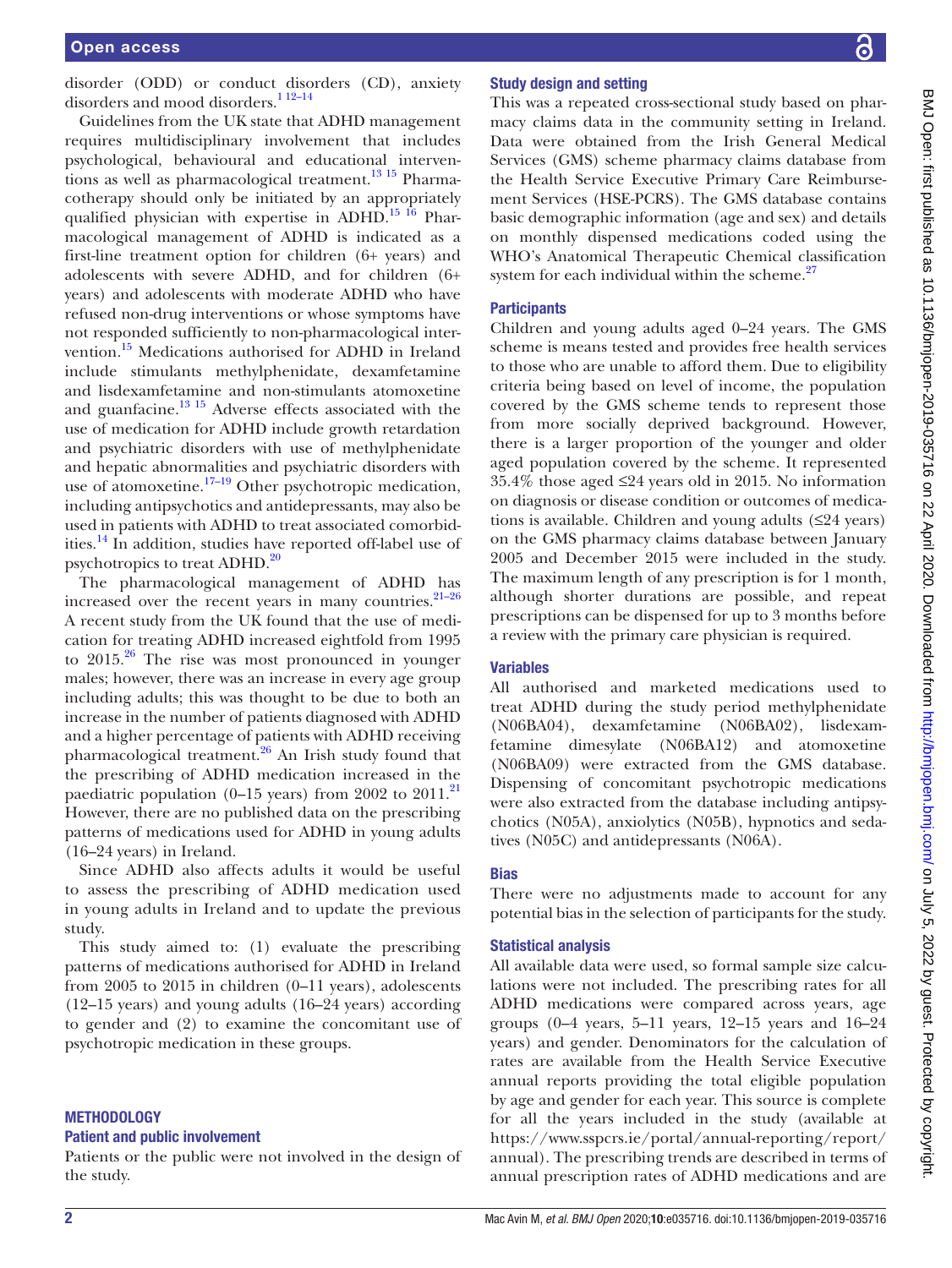



<span id="page-2-0"></span>Figure 1 Rates of prescribing of attention-deficit

6

hyperactivity disorder medications per 1000 eligible males by age groups over 2005–2015. GMS, General Medical Services.

interpreted as the prevalence of children/young adults receiving at least one medication prescription authorised for ADHD per 1000 eligible GMS population (aged 0–24 years) as of December of each year. The prescribing rates per 1000 eligible GMS population and associated 95% CIs were calculated across years, age groups (0–4 years, 5–11 years, 12–15 years and 16–24 years) and gender. The percentage of concomitant psychotropic medication within those in receipt of ADHD medications was calculated for each year with 95% CIs. Concomitant referred to a coprescription of the medication within the same month. A linear test for trend was used to examine the percentage over time.

Negative binomial regression was used to determine trends in prevalence over time with an offset term (log(GMS population)), and year, age group, gender were included in the model. The negative binomial regression can be used to analyse the prevalence risk ratios with  $95\%$  CIs.<sup>28</sup> Significance at p<0.05 was assumed. Data analysis was performed using Stata V.11 (StataCorp, College Station, Texas, USA) and SAS V.9.3 (SAS Institute).



Figure 2 Rates of prescribing of attention-deficit hyperactivity disorder medications per 1000 eligible females by age groups over 2005–2015. GMS, General Medical Services.



<span id="page-2-1"></span>Figure 3 Rates of attention-deficit hyperactivity disorder drugs per 1000 eligible population (0–24 years) by type of drug dispensed. GMS, General Medical Services.

# **RESULTS**

# Population sample

During the study period, the number of children and young adults (0–24 years) on ADHD drugs as identified from the HSE-PCRS database ranged from 1913 in 2005 to 4853 in 2015, of whom 82.7% and 78.3% were male (2005 and 2015, respectively).

## Prescribing trends

The rate of any ADHD medication per 1000 eligible GMS population aged <25 years increased significantly over time from 5.61 (95% CI 5.36 to 5.86) in 2005 to 8.36  $(95\% \text{ CI } 8.13 \text{ to } 8.60) \text{ in } 2015 \text{ (p<0.0001)}.$ 

[Figures](#page-2-0) 1 and 2 show the prescription rates of any medication authorised for ADHD per 1000 eligible male and female populations over time. The rates overall were three to five times higher in males compared withfemales.

Negative binomial regression showed significant increases over time (per year) for ADHD prescribing rate in boys/men in the oldest age categories; that is, for 12–15 year age group (RR=1.04, 95% CI 1.03 to 1.05, p<0.0001) and 16–24 year age groups (RR=1.06, 95% CI 1.04 to 1.09, p<0.0001). For girls/women, significant increases over time were also found, similar to boys/men in the oldest age categories; for 12–15 year age group (RR=1.07, 95% CI 1.06 to 1.09,  $p<0.0001$ ) and 16–24 year age groups (RR=1.13, 95% CI 1.11 to 1.15, p<0.0001).

[Figure](#page-2-1) 3 provides the trends in rates of ADHD prescriptions over time; the highest rate was for methylphenidate, which significantly increased over time (RR=1.03, 95% CI 1.02 to 1.04,  $p<0.0001$ ), with atomoxetine the next highest with fairly stable use over time .

[Table](#page-3-0) 1 provides the numbers and percentages (95% CIs) in receipt of ADHD medications with coprescribed concomitant psychotropic medication. The percentage of patients on concomitant antidepressants increased significantly from approximately 2% in 2005 to 6% in 2015 (p<0.0001). The percentage of patients on antipsychotics slightly increased from 6% in 2005 to 8% in 2015 but not significantly (p=0.30). During the study period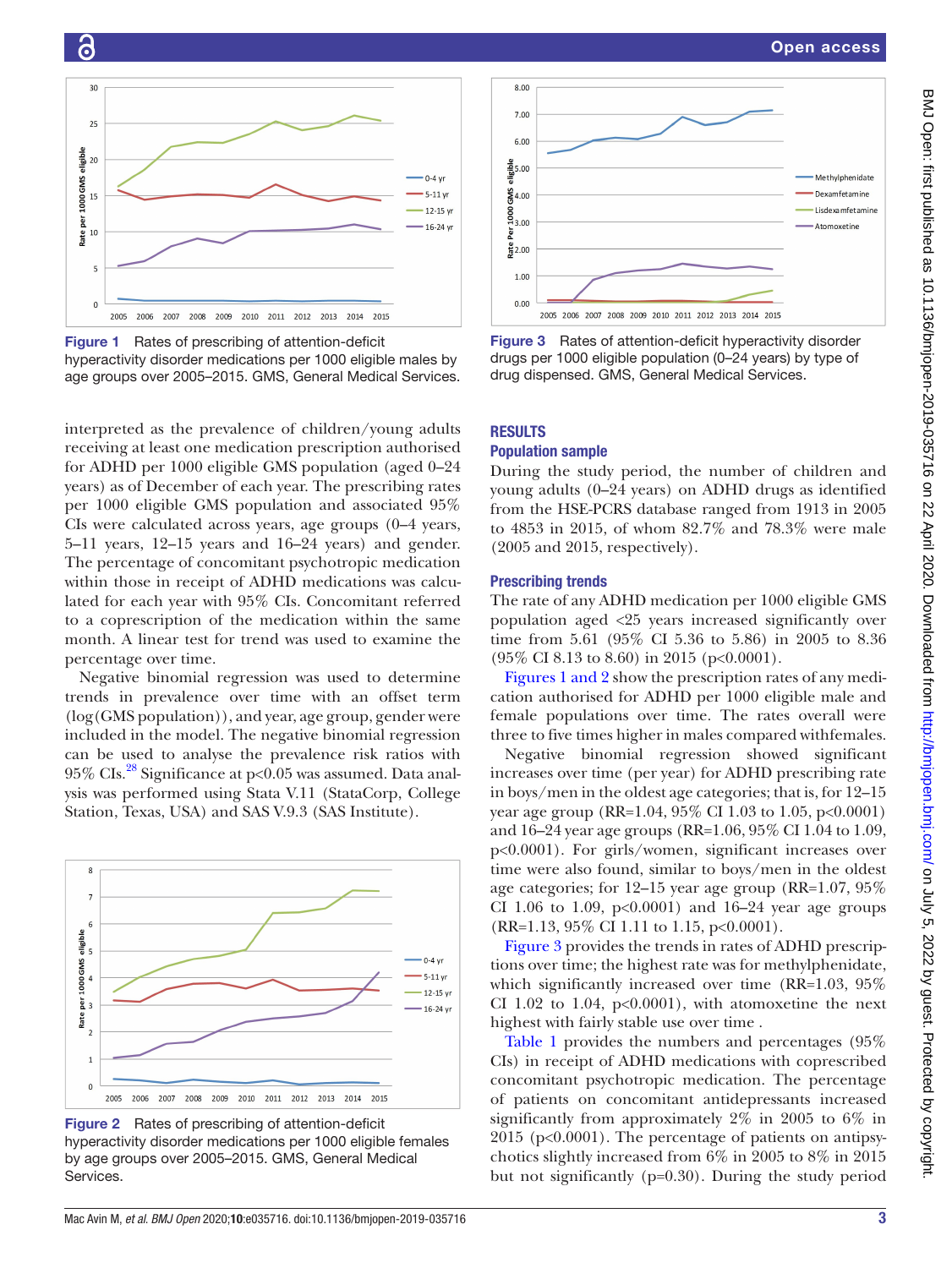|      | ,,,,,,,,,,,,,<br><b>Number</b> |    |                                                           |     | Percentage (95% CI)  |                                |                                |                                            |       |
|------|--------------------------------|----|-----------------------------------------------------------|-----|----------------------|--------------------------------|--------------------------------|--------------------------------------------|-------|
|      |                                |    |                                                           |     | <b>Total on</b>      |                                |                                |                                            |       |
| Year |                                |    | Antipsychotics Anxiolytics Hypnosedatives Antidepressants |     | <b>ADHD</b><br>drugs | Antipsychotics Anxiolytics     |                                | Hypnosedatives Antidepressants             |       |
| 2005 | 112                            | 38 | 11                                                        | 35  | 1913                 | 5.85%<br>(4.80% to<br>$6.91\%$ | 1.99%<br>$(1.36\%$ to<br>2.61% | 0.58%<br>(0.24% to 0.91%) (1.23% to 2.43%) | 1.83% |
| 2006 | 145                            | 41 | 12                                                        | 41  | 2101                 | 6.90%<br>(5.82% to<br>7.99%)   | 1.95%<br>$(1.36\%$ to<br>2.54% | 0.57%<br>(0.25% to 0.89%) (1.36% to 2.54%) | 1.95% |
| 2007 | 197                            | 51 | 12                                                        | 44  | 2516                 | 7.83%<br>(6.78% to<br>8.88%    | 2.03%<br>$(1.48%$ to<br>2.58%  | 0.48%<br>(0.21% to 0.75%) (1.24% to 2.26%) | 1.75% |
| 2008 | 205                            | 50 | 24                                                        | 63  | 2830                 | 7.24%<br>(6.29% to<br>$8.20\%$ | 1.77%<br>(1.28% to<br>2.25%    | 0.85%<br>(0.51% to 1.19%) (1.68% to 2.77%) | 2.23% |
| 2009 | 245                            | 59 | 30                                                        | 87  | 3235                 | 7.57%<br>(6.66% to<br>$8.49\%$ | 1.82%<br>$(1.36\%$ to<br>2.28% | 0.93%<br>(0.60% to 1.26%) (2.13% to 3.25%) | 2.69% |
| 2010 | 294                            | 56 | 49                                                        | 111 | 3741                 | 7.86%<br>(7.00% to<br>8.72%    | 1.50%<br>(1.11%<br>to1.89%)    | 1.31%<br>(0.95% to1.67%) (2.42% to3.51%)   | 2.97% |
| 2011 | 340                            | 71 | 52                                                        | 149 | 4349                 | 7.82%<br>(7.02% to<br>8.62%    | 1.63%<br>$(1.26%$ to<br>2.01%  | 1.20%<br>(0.87% to 1.52%) (2.89% to 3.97%) | 3.43% |
| 2012 | 335                            | 71 | 56                                                        | 176 | 4633                 | 7.23%<br>(6.48% to<br>7.98%)   | 1.53%<br>(1.18% to<br>1.89%)   | 1.21%<br>(0.89% to 1.52%) (3.25% to 4.35%) | 3.80% |
| 2013 | 346                            | 75 | 70                                                        | 236 | 4738                 | 7.30%<br>(6.56% to<br>$8.04\%$ | 1.58%<br>$(1.23%$ to<br>1.94%  | 1.48%<br>(1.13% to 1.82%) (4.36% to 5.60%) | 4.98% |
| 2014 | 392                            | 98 | 90                                                        | 262 | 4875                 | 8.04%<br>(7.28% to<br>$8.80\%$ | 2.01%<br>(1.62% to<br>$2.40\%$ | 1.85%<br>(1.47% to 2.22%) (4.74% to 6.01%) | 5.37% |
| 2015 | 399                            | 84 | 100                                                       | 298 | 4853                 | 8.22%<br>(7.45% to<br>$8.99\%$ | 1.73%<br>$(1.36\%$ to<br>2.10% | 2.06%<br>(1.66% to 2.46%) (5.47% to 6.82%) | 6.14% |

<span id="page-3-0"></span>Table 1 Number, percentage and 95% CI of concomitant prescribing in those on ADHD drugs over time (all ages ≤24 years combined)

ADHD, attention-deficit hyperactivity disorder.

2005–2015, the concomitant use of hypnosedatives and anxiolytics ranged from 1% to 2% with a significant increase in hypnotics from 0.6% to 2.1% from 2005 to 2015 (p<0.0001) and significant decrease in anxiolytics from  $2.0\%$  to  $1.7\%$  (p=0.002). Further information on the concomitant use of medicines by age (<16 years and 16–24 years) is available in [online supplementary](https://dx.doi.org/10.1136/bmjopen-2019-035716) [appendix 1](https://dx.doi.org/10.1136/bmjopen-2019-035716).

# **DISCUSSION**

This study found that the prescribing rates for ADHD medications increased significantly from 2005 to 2015 for both boys/men and girls/women based on data from the HSE-PCRS database. The results update the findings from a previous Irish study undertaken in children, which showed a similar increase in the prescribing of psychostimulants from 2002 to 2011 and in addition provide data on adolescent usage. $21$  The results also showed an increased use of concomitant antidepressants, antipsychotics and hypnotics over time. These findings are in keeping with results from other epidemiological studies

which showed an increase in prescribing of medication for ADHD over time; a UK study reported an eightfold increase in prescribing rates over 20 years,  $26 \text{ while}$  $26 \text{ while}$ increasing prescribing rates have also been reported in other countries including the USA, Israel, Spain, the Netherlands and Denmark,  $2^{2-25}$   $29$  during a similar time period.

The prescribing rate was three to five times higher in boys/men than girls/women, which was expected based on previous studies and on epidemiological studies.<sup>14 11 26</sup> 29 30 These findings may also reflect underdiagnosis of the condition in girls, $31$  since the disparity in treatment between males and females appears to narrow somewhat with increasing age. It has been suggested that the higher treatment rates in boys may relate to the disruptive behaviour exhibited at school and social situations, resulting in higher referral rates for boys. $24$  The highest prescribing rate for males in this study occurred in the 12–15-year-old age group, followed by the 5–11 and 16–24-year-old age groups, respectively; similar patterns were reported for the female age groups. These results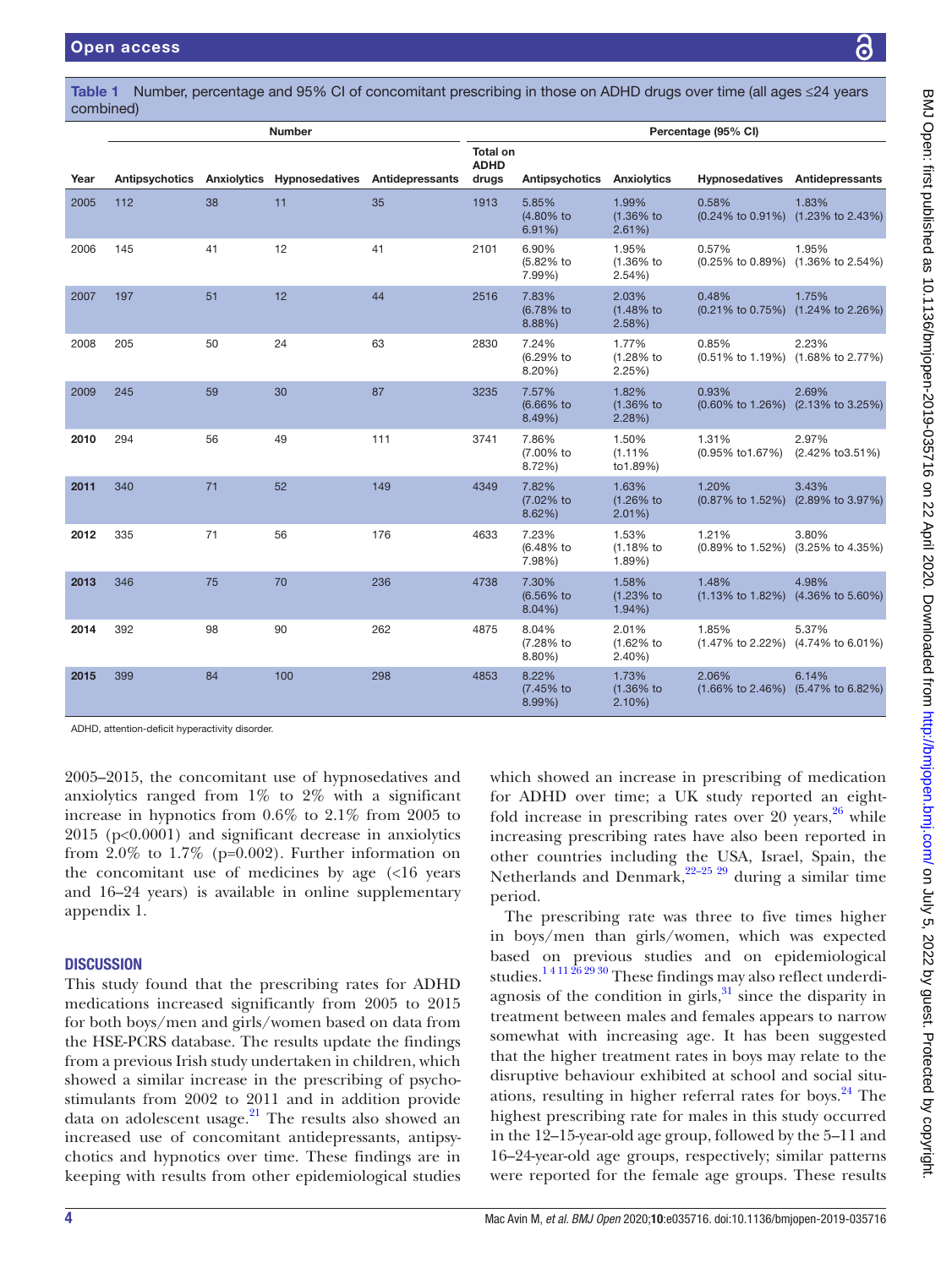replicate findings in other studies and increase the generalisability of the study findings.<sup>[26 29](#page-6-0)</sup> The increase in prescribing rates in the 16–24-year-old age group is of particular interest as ADHD was previously considered to resolve during adolescence and young adulthood.<sup>[1](#page-5-0)</sup> However, it is now recognised that up to two-thirds of those with childhood ADHD have symptomatic features continuing into adulthood.<sup>[3](#page-5-1)</sup> The increased prescribing rate in the 16–24-year-old age group may be reflective of this, and it has been reported in other studies. $^{26}$  It is of note that during the time period of this study, there was concern regarding the lack of adult ADHD services in Ireland, and it was recognised that there was an urgent need to develop adult ADHD services.<sup>32</sup> An adult ADHD National Clinical Programme (NCP) has now been introduced in Ireland.<sup>33</sup>

In this study, methylphenidate was the most frequently prescribed ADHD medication, accounting for more than 98% of all ADHD medications in 2005 and 80% in 2015, followed by atomoxetine. Methylphenidate has been used for the last 50 years, while the other stimulants dexamphetamine and lisdexamphetamine have only been authorised in Ireland since 2014 and 2013, respectively, reflected in the very low prescribing rates noted in the study. The prescribing of the non-stimulant atomoxetine, which was first authorised in 2006, appears to have plateaued in recent years. Methylphenidate was also the most frequently prescribed ADHD medication in studies from other European countries. $24\frac{26\frac{30}{10}}$  The stimulants are recommended as first-line pharmacological treatment, while the non-stimulants are only recommended if there are contraindications to use of the stimulants. $11 15$  The USA has a higher prescribing rate of medications for ADHD compared with many European countries which may be due to the difference in application of diagnostic criteria for ADHD.<sup>1</sup> In addition, in many European countries guidelines recommend that pharmacological management should only be initiated by an appropriately qualified physician with expertise in ADHD.<sup>15 29 30</sup> However, it has also been suggested that ADHD may be under-recognised in some European countries. $26\frac{29}{29}$  The increase in prescribing of ADHD medicines seen in this and other recent studies may be due to increased diagnosis and treatment of a previously unrecognised disease. In Ireland, the majority of children and adolescents with suspected ADHD are referred to Child and Adolescent Mental Health Services (CAMHS) for assessment, while some children are assessed by paediatricians.<sup>34</sup> During the study period, there was an increase in the number of CAMHS available in Ireland from 49 in 2008 to 63 in 2015, which may have contributed to an increase in the prescribing of ADHD medications during the study due to increased diagnosis of the condition.<sup>35</sup>

The increase in prescribing of ADHD medications reported in many countries has led to some concern that this may represent inappropriate prescribing of these medications.[23 25 36](#page-6-10) At the time of the study, pharmacotherapy was not recommended for preschool children

and was recommended as first-line treatment only for severe ADHD in all school-aged children and young people. In addition, pharmacological management should always form part of a multidisciplinary treatment plan, with regular monitoring while on treatment.<sup>[15](#page-5-7)</sup> Although this study showed a statistically significant rise in the rate of prescribing of ADHD medications during the study period, the rates recorded at the end of the study period (2015) are still considerably less than those reported within a similar UK population for the same time period. $26$  However, it is not possible to comment definitively on the appropriateness of the ADHD medication being prescribed as clinical information is not available due to the design of the study.

This study also investigated the coprescribing of psychotropic medicines in the study group, and it found a significant increase in the prescribing of concomitant psychotropic medicines from 2005 to 2015. In particular, there was a significant increase in the concomitant prescribing of antidepressants from 2% to 6% and a non-significant increase in antipsychotics from 6% to 8%. These trends in concomitant medicines were mostly evident in the adolescents/young adult with an increase from 4.7% to 15.1% in concomitant use of antidepressants and from 5.8% to 13.7% for antipsychotics from 2005 to 2015; there was little or no change in concomitant medicines in those aged <16 years over time. This latter results consistent with a previous Irish study which showed no increase in similar coprescribing over time in children.<sup>[21](#page-5-11)</sup> That study, which looked at coadministration of psycholeptics, antipsychotics, anxiolytics, hypnotics and sedatives and antidepressants with psychostimulants from 2002 to 2011, found that on average 10% of their study participants received concomitant psychotropic medication; however, the proportion did not change significantly over the study period.<sup>21</sup> A study of six European countries from 2013 found that 14% of children and adolescents receiving medication for ADHD were treated concomitantly with psychotropic medication, ranging from 4.1% in Germany to  $33\%$  in Italy.<sup>20</sup> In that study, atypical antipsychotics were the most commonly used psychotropic medication followed by anxiolytics. A study from the USA in 2009 found the prevalence of concomitant use of psychotropic use in children ranging from 12.6% for non-comorbid ADHD to 42% for comorbid ADHD.<sup>37</sup> It is known that ADHD is associated with psychiatric comorbidities such as depression, ODD and  $CD$ ,  $3839$ which may explain the concomitant psychotropic medication. However, it may also be due to off-label prescribing for children with severe ADHD who are not responding to first-line ADHD monotherapy.

This study has a number of strengths including the large study size and accurate ascertain of medicines. However, there are some limitations including the lack of any clinical information on participants, inclusion of a more socially deprived population and the fact that data refer to medicines dispensed rather than taken. As discussed previously, the lack of clinical information on participants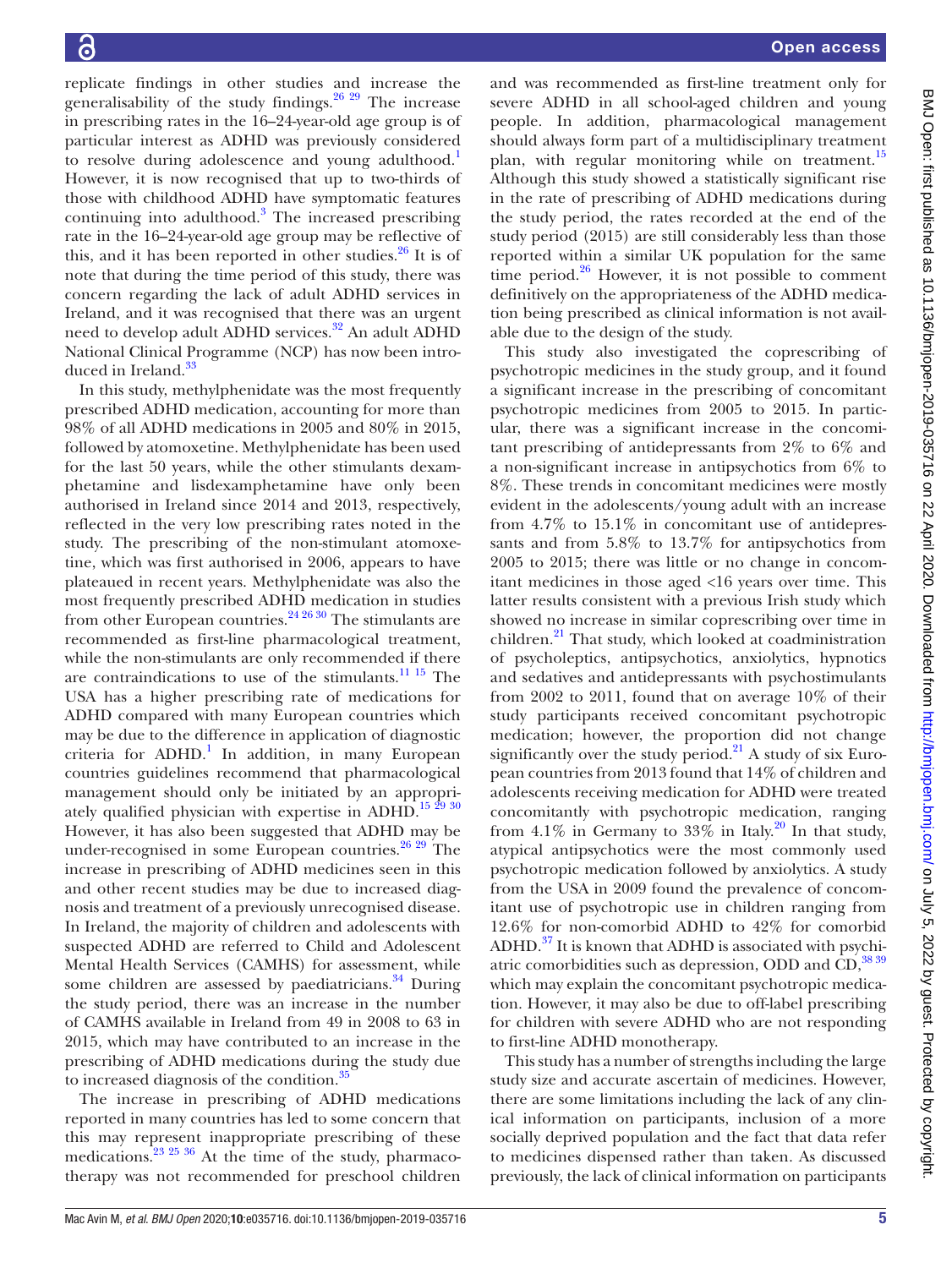### Open access

precludes comment on the appropriateness of the medication being used in the study. The inclusion of a more socially deprived population may limit the generalisability of the study findings, as there is some evidence of an association between socioeconomic disadvantage and risk of ADHD. $40$  In addition, there may be bias introduced as a result of the potential off-label use of ADHD medicines in the treatment of other conditions such as autistic spec-trum disorder and other psychiatric disorders.<sup>[29](#page-6-14)</sup> Therefore, the findings of this study may be an overestimate of the use of these drugs for ADHD. In addition, some patients with severe ADHD not responding to drugs authorised for ADHD may be treated with off-label use of other drugs such as bupropion, clonidine and antipsychotics, $2^0$  which will not be captured in this study.

# **CONCLUSIONS**

Our study found an increase in the overall prescribing rates of ADHD medications from 2005 to 2015, principally due to increased prescribing of methylphenidate. This may reflect increasing awareness and diagnosis of the condition, possibly due to increased facilities for managing neuropsychiatric illness in children and adolescents over time. The study also found an increase in the concomitant prescribing of antipsychotics and antidepressants, which may reflect increasing levels of comorbidity in ADHD and increased access to child and adolescent mental health services over time. The findings of the study support the introduction of the NCP for adult ADHD services and the need for additional resources to CAMHS, where the majority of children with ADHD are assessed. It would be beneficial in future research studies if linkage between prescribing data and clinical data, such as diagnosis and outcomes data, were possible. This would enable research questions on the appropriateness of ADHD and concomitant medicines and the likely impact these have on shortterm, medium-term and long-term outcomes.

#### Twitter Kathleen E Bennett [@pharmacoepircsi](https://twitter.com/pharmacoepircsi)

Acknowledgements We would like to thank the HSE-PCRS for providing the data on which the study was based.

Contributors All authors (MMA, KEB and MT) are responsible for the substantial contributions to the conception or design of the work or the acquisition, analysis or interpretation of data for the work; drafting the work or revising it critically for important intellectual content; final approval of the version to be published and agreement to be accountable for all aspects of the work in ensuring that questions related to the accuracy or integrity of any part of the work are appropriately investigated and resolved.

Funding Kathleen Bennett was funded by the Health Research Board in Ireland (HRB RL-15–1579).

Competing interests None declared.

Patient and public involvement Patients and/or the public were not involved in the design, conduct, reporting or dissemination plans of this research.

#### Patient consent for publication Not required.

Ethics approval Ethical approval for this study was not required as permission was given by the data controller (HSE-PCRS) to use the GMS pharmacy claims data which were anonymised.

Provenance and peer review Not commissioned; externally peer reviewed.

BMJ Open: first published as 10.1136/bmjopen-2019-035716 on 22 April 2020. Downloaded from http://bmjopen.bmj.com/ on July 5, 2022 by guest. Protected by copyright BMJ Open: first published as 10.1136/bmjopen-2019-035716 on 22 April 2020. Downloaded from <http://bmjopen.bmj.com/> on July 5, 2022 by guest. Protected by copyright.

Data availability statement Data may be obtained from a third party and are not publicly available. Data were made available from the Health Service Executive - PCRS only for the purpose of this study.

Open access This is an open access article distributed in accordance with the Creative Commons Attribution Non Commercial (CC BY-NC 4.0) license, which permits others to distribute, remix, adapt, build upon this work non-commercially, and license their derivative works on different terms, provided the original work is properly cited, appropriate credit is given, any changes made indicated, and the use is non-commercial. See: [http://creativecommons.org/licenses/by-nc/4.0/.](http://creativecommons.org/licenses/by-nc/4.0/)

#### ORCID iD

Kathleen E Bennett<http://orcid.org/0000-0002-2861-7665>

#### <span id="page-5-0"></span>**REFERENCES**

- 1 Thapar A, Cooper M. Attention deficit hyperactivity disorder. *[The](http://dx.doi.org/10.1016/S0140-6736(15)00238-X)  [Lancet](http://dx.doi.org/10.1016/S0140-6736(15)00238-X)* 2016;387:1240–50.
- 2 Bolea-Alamañac B, Nutt DJ, Adamou M, *et al*. Evidence-Based guidelines for the pharmacological management of attention deficit hyperactivity disorder: update on recommendations from the British association for psychopharmacology. *[J Psychopharmacol](http://dx.doi.org/10.1177/0269881113519509)* 2014;28:179–203.
- <span id="page-5-1"></span>Faraone SV, Biederman J, Mick E. The age-dependent decline of attention deficit hyperactivity disorder: a meta-analysis of follow-up studies. *[Psychol Med](http://dx.doi.org/10.1017/S003329170500471X)* 2006;36:159–65.
- 4 European Medicines Agency. Guideline on the clinical investigation of medicinal products for the treatment of attention deficit hyperactivity disorder (ADHD), 2016. Available:<www.ema.europa.eu>
- <span id="page-5-2"></span>5 Fayyad J, De Graaf R, Kessler R, *et al*. Cross-National prevalence and correlates of adult attention-deficit hyperactivity disorder. *[Br J](http://dx.doi.org/10.1192/bjp.bp.106.034389)  [Psychiatry](http://dx.doi.org/10.1192/bjp.bp.106.034389)* 2007;190:402–9.
- 6 Polanczyk GV, Salum GA, Sugaya LS, *et al*. Annual research review: a meta-analysis of the worldwide prevalence of mental disorders in children and adolescents. *[J Child Psychol Psychiatry](http://dx.doi.org/10.1111/jcpp.12381)* 2015;56:345–65.
- <span id="page-5-5"></span>7 Lynch F, Mills C, Daly I, *et al*. Challenging times: prevalence of psychiatric disorders and suicidal behaviours in Irish adolescents. *[J](http://dx.doi.org/10.1016/j.adolescence.2005.08.011)  [Adolesc](http://dx.doi.org/10.1016/j.adolescence.2005.08.011)* 2006;29:555–73.
- <span id="page-5-3"></span>8 Skounti M, Philalithis A, Galanakis E. Variations in prevalence of attention deficit hyperactivity disorder worldwide. *[Eur J Pediatr](http://dx.doi.org/10.1007/s00431-006-0299-5)* 2007;166:117–23.
- <span id="page-5-4"></span>Willcutt EG. The prevalence of DSM-IV attention-deficit/hyperactivity disorder: a meta-analytic review. *[Neurotherapeutics](http://dx.doi.org/10.1007/s13311-012-0135-8)* 2012;9:490–9.
- 10 Kavanagh G, O'Hanrahan S, Hughes G, *et al*. Review of clinical guidelines for children and adolescents with attention deficit hyperactivity disorder and their application to an Irish context. *[Ir J](http://dx.doi.org/10.1017/ipm.2014.63)  [Psychol Med](http://dx.doi.org/10.1017/ipm.2014.63)* 2015;32:283–93.
- <span id="page-5-12"></span>11 Zalsman G, Shilton T. Adult ADHD: a new disease? *[Int J Psychiatry](http://dx.doi.org/10.3109/13651501.2016.1149197)  [Clin Pract](http://dx.doi.org/10.3109/13651501.2016.1149197)* 2016;20:70–6.
- 12 Garnock-Jones KP, Keating GM. Spotlight on atomoxetine in attention-deficit hyperactivity disorder in children and adolescents. *[CNS Drugs](http://dx.doi.org/10.2165/11203670-000000000-00000)* 2010;24:85–8.
- <span id="page-5-6"></span>13 SIGN. SIGN guidelines 112: management of attention deficit and hyperkinetic disorders in children and young people, 2016. Available: <www.sign.ac.uk>
- <span id="page-5-9"></span>14 Bali V, Kamble PS, Aparasu RR. Predictors of concomitant use of antipsychotics and stimulants and its impact on stimulant persistence in pediatric attention deficit hyperactivity disorder. *[J](http://dx.doi.org/10.18553/jmcp.2015.21.6.486)  [Manag Care Spec Pharm](http://dx.doi.org/10.18553/jmcp.2015.21.6.486)* 2015;21:486–98.
- <span id="page-5-7"></span>15 NICE. NICE clinical guideline: attention deficit hyperactivity disorder: diagnosis and management, published 24 September 2008 (last updated February 2016), 2016. Available: [www.nice.org.uk/guidance/](www.nice.org.uk/guidance/cg72) ca<sub>72</sub>
- 16 Kapur S, Paton C, Taylor DM. *The Maudsley prescribing guidelines in psychiatry*, 2015.
- <span id="page-5-8"></span>17 Electronic Medicines Compendium. Smpc Ritalin® immediate release (methylphenidate), 2016. Available: <www.medicines.ie>
- 18 Health Products Regulatory Authority. SmPC Tentin® (dexamfetamine), 2016. Available: <www.hpra.ie>
- 19 Electronic Medicines Compendium. SmPC Strattera® (atomoxetine), 2016. Available: <www.medicines.ie>
- <span id="page-5-10"></span>20 Sikirica V, Fridman M, Bruno A, *et al*. Concomitant pharmacotherapy of psychotropic medications in Eu children and adolescents with attention-deficit/hyperactivity disorder. *[Drugs R D](http://dx.doi.org/10.1007/s40268-013-0034-4)* 2013;13:271–80.
- <span id="page-5-11"></span>21 Boland F, Galvin R, Reulbach U, *et al*. Psychostimulant prescribing trends in a paediatric population in Ireland: a national cohort study. *[BMC Pediatr](http://dx.doi.org/10.1186/s12887-015-0435-3)* 2015;15:18.